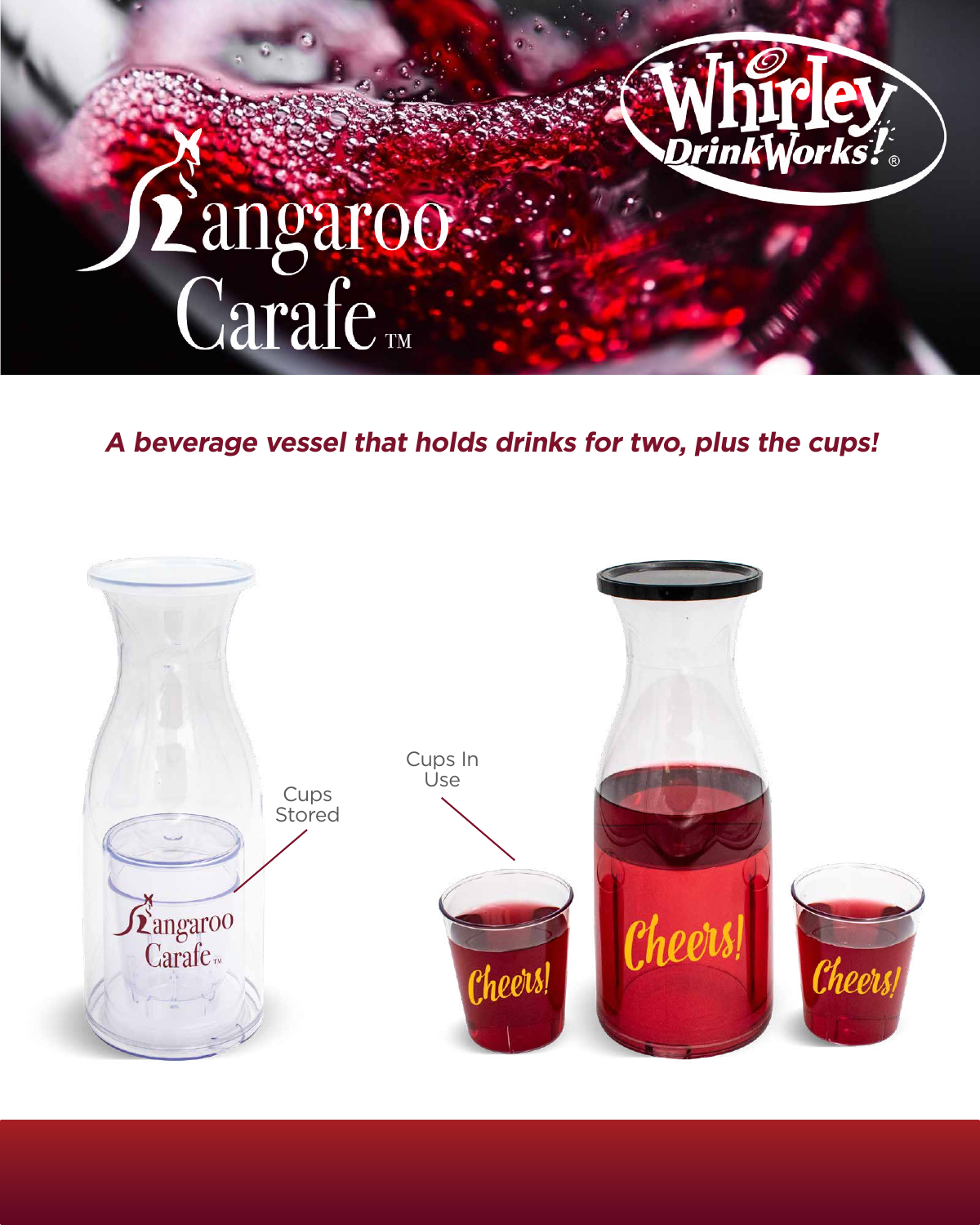### **WHAT IS A KANGAROO CARAFE?**

Multi-serving beverage container with two individual cups stored in a cavity recessed in the bottom of the container and secured with a reusable base insert

- Carafe holds up to 27oz (full 750ml bottle of wine)
- Cups are 7oz each





### **Best Use Ideas:**

- Wines
- Margaritas
- **Cocktails**
- Signature Drinks



Contact your Regional Sales Manager for more information. Visit: *[www.whirleydrinkworks.com](http://www.whirleydrinkworks.com)* | Call: 800-825-5575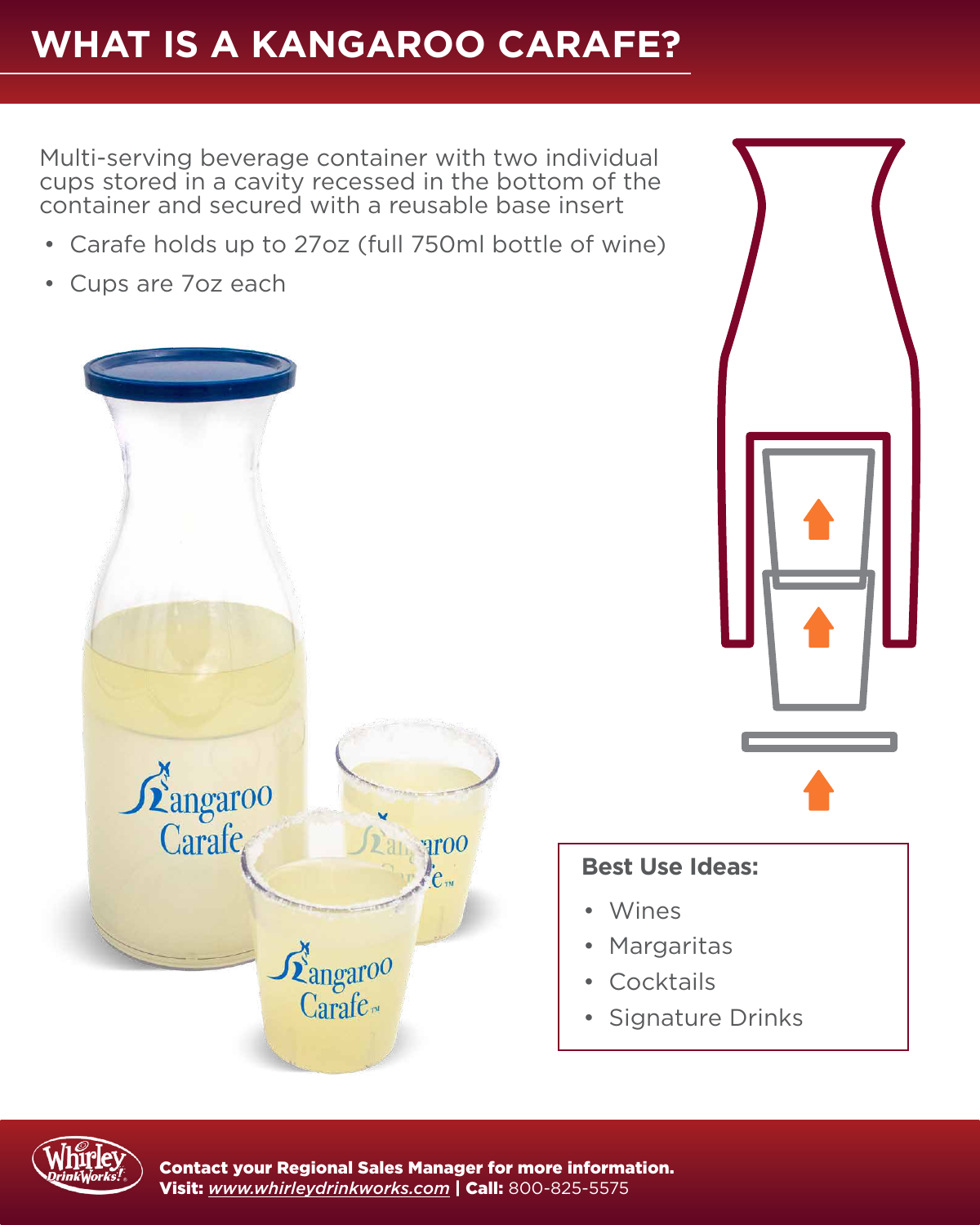# **CUSTOM PROGRAM**



- Material
	- Carafe & Cups: Polystyrene
	- Lid & Base Insert: Low-Density Polyethylene
- Case Pack: 24 sets (1 Carafe + 2 Cups each)
- Case Weight: 18 lbs
- Case Dimensions: 26" x 17.75" x 10.75"



Contact your Regional Sales Manager for more information. Visit: *[www.whirleydrinkworks.com](http://www.whirleydrinkworks.com)* | Call: 800-825-5575